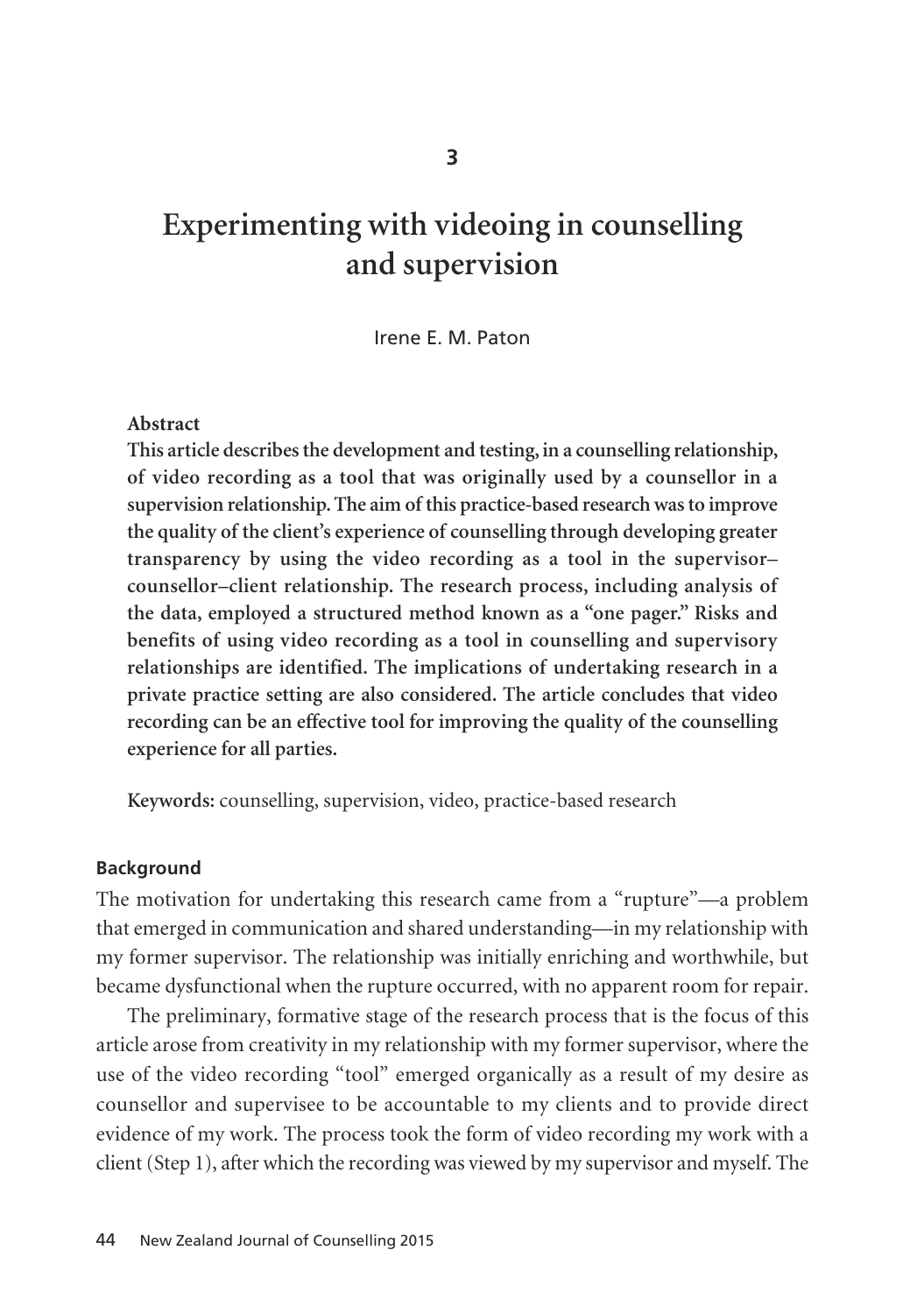conversation between my supervisor and me was also videoed (Step 2), then segments were selected on the basis of what piece would be the most beneficial for the client. These segments were subsequently watched by the client and me together (Step 3).

The original choice about which clients to take to supervision was made in relation to my need for support in several areas including boundary setting, the clarification of a sense of stuckness, as well as the help I felt I needed with identifying aspects of a client's "hidden self" (meaning aspects of the self that a client is not aware of but that other people can observe) and the impact my difficulties with this might be having on the work. In consultation with my supervisor, I chose three clients to participate in this video feedback process based on my estimate of their robustness in handling any potential negative consequences of the process. Because the video of the conversation between the supervisor and supervisee would be watched by the client, a decision was made to switch the camera off when my supervisor and I were discussing any personal aspects that did not directly relate to the work with the client.

This process was used very effectively for a year; all three clients who participated reported significant benefits. I also felt I had gained useful perspectives on myself and the work. Eventually, after what could be described as an unwise comment from the supervisor, a series of email exchanges took place between myself and the supervisor.<sup>1</sup> These exchanges resulted in the rupture of the supervisory relationship. Repair seemed impossible despite numerous invitations from me to work it through, including enlisting the support of the supervisor's professional association.

The second stage of the research project—the aspect that is the focus of this article was developed in order to try to extract something useful out of this experience. I enlisted the support of a colleague (the fourth person in the process) to find a way to continue to research the process of videoing, in order to enhance my work.

As a private practitioner, I found that undertaking this research presented both challenges and opportunities, as well as generating reflections on various themes. This article focuses on the process and impact of the use of video recording as a tool in both the supervision and counselling relationships.

## **Literature review**

Although there are relatively few empirical studies involving the use of video recording in supervision, Goss and Anthony (2009) stated that "Counselling and psychotherapy has been influenced by technology for over 50 years. During this time, the rate at which ways that technology of one kind or another can assist therapists and counsellors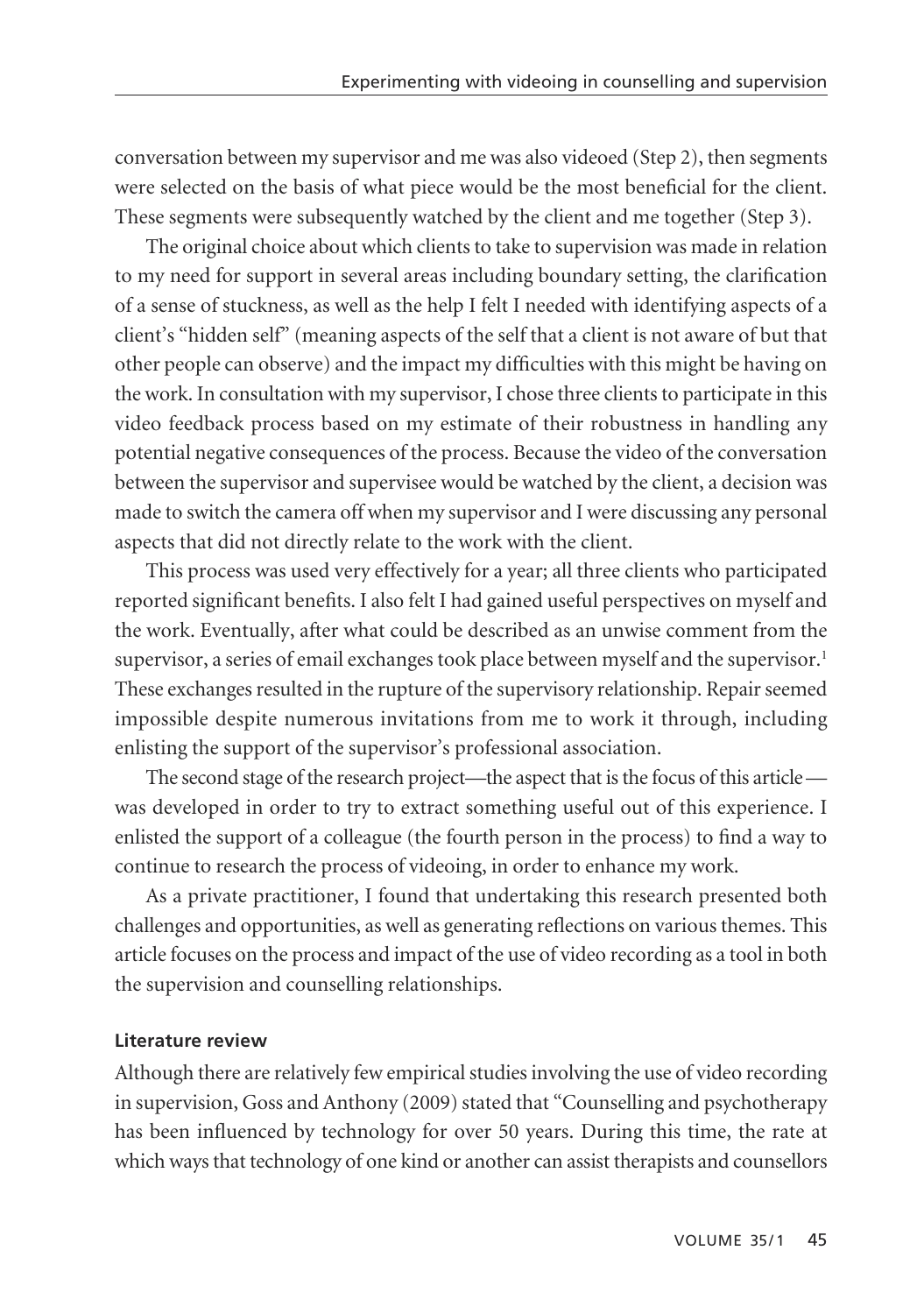has seemed to increase exponentially" (p.232). While their focus is more on counselling using technology, as opposed to live face-to-face sessions, their reference to technology as provoking polarised reactions is relevant to the process of video recording. Although some counsellors are "overtly enthusiastic and unhesitating, it [technology] is more often met either with a mixture of careful optimism and appropriate caution at one end of the scale or, at the other, downright dismissive scepticism in the face of what is merely unfamiliar" (Goss & Anthony, 2009, p. 22).

Writing about using audiotapes in the supervision of psychotherapy, Aveline (1997) acknowledged that it was exposing for the therapist and did affect therapy, potentially even being abusive. In discussing the drawbacks he also mentioned the difficulties of obtaining good quality recordings, security, risks to confidentiality, and the possibility that recording may "promote wrong focus and interfere with 'hearing the third ear'" (p. 83).

Early reference to video recording came from the work of Kagan and Kagan (1991), who developed Interpersonal Process Recall (IPR) as an instructional method that uses videoing and to practise skills that helped them to be more present. This method has been widely used by others e.g., Cashwell (2001), who elaborated on the IPR approach as a supervision strategy that empowered counsellors to understand and act upon perceptions to which they may otherwise not attend. Both of these authors suggested that the goals of IPR were to increase counsellor awareness of covert thoughts and feelings about client and self, to practise expressing covert thoughts and feelings in the here and now without negative consequences, and consequently, to deepen the counsellor–client relationship. McLeod (2001, p. 81) described IPR-based research as "a jewel in the crown of qualitative psychotherapy research."

West and Clark (2004) found that the simple act of video recording a supervision session and then playing it back using the IPR method had an immediate impact on both supervisor and supervisee as well as on the supervision relationship.

*The IPR sessions provided moments of insight for supervisor and supervisee, and such insights seemed likely to be taken back, or in some other way, to influence the future working alliance between supervisor and supervisee. This has both relational and ethical implications since such feedback could produce a crisis in the supervisory relationship, e.g., the supervisor experiencing shame with a response they made and then not being willing to stay with the needs of the supervisee and process the implications. However, with mature practitioners in a good enough working alliance, there should be little risk.* (p. 21)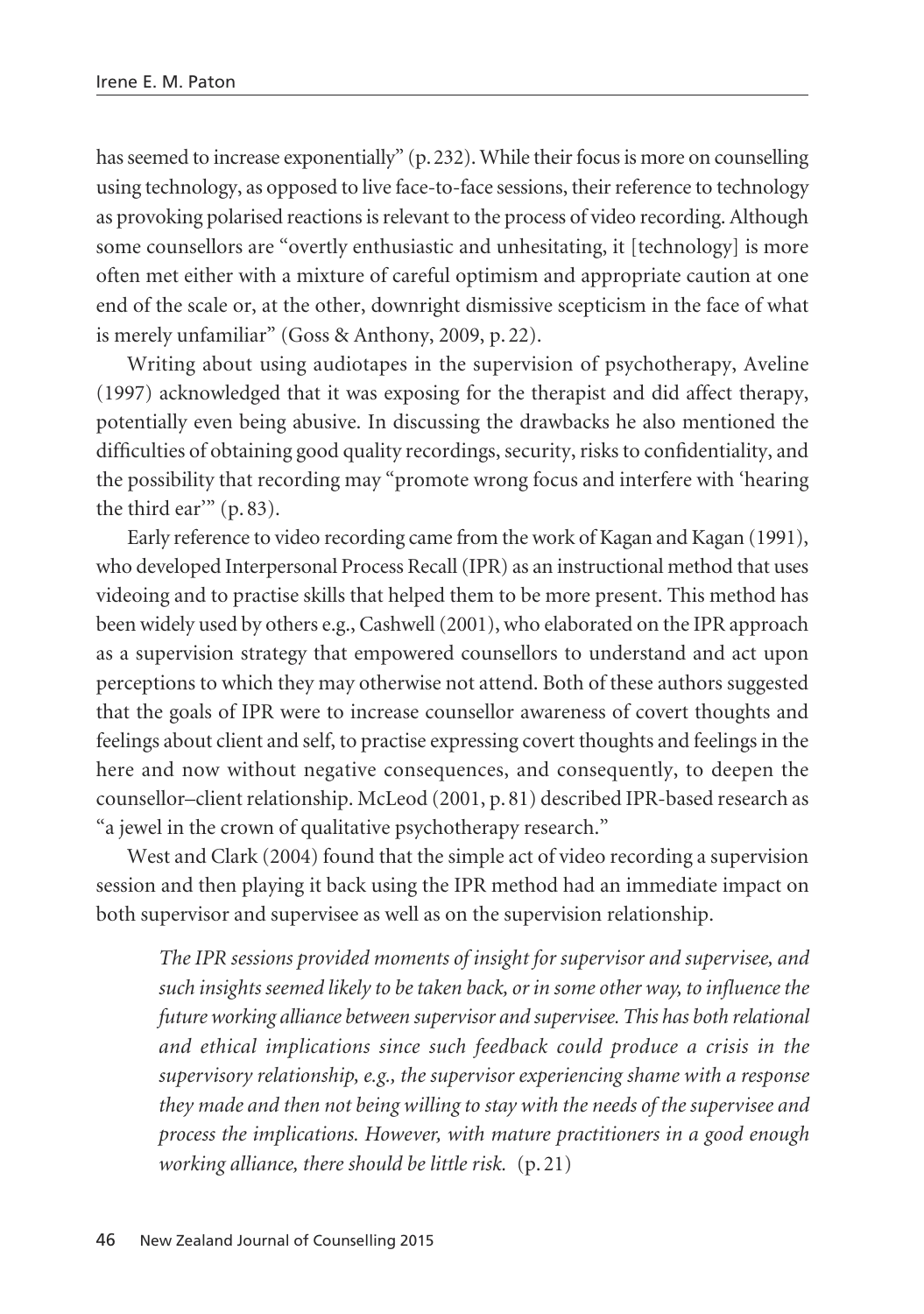This was reiterated by Muller (2005), who commented that the idea of being willing to put oneself on the line, of being accountable, was the mark of the professional. However, he also acknowledged that the use of video recordings was controversial.

On this point, Haggerty and Hilsenroth (2011) stated that "All too often, clinicians see video as illuminating only their faults and flaws," whereas they suggested that paying attention to "mistakes" was part of improving one's practice as a clinician (p. 195). They found that video recording more often helped to show areas where trainees were doing well and were especially effective. Disadvantages they identified were concerns that the use of video might make the focus of supervision "trees" rather than the "forest"—too much focus on detail at the cost of a wider or more holistic perspective—and about the time-intensive, expensive logistics of video recording and viewing. The possibility that video recording could produce anxiety in the clinician, which could be detrimental to clients, was a further concern they expressed.

More recently, Gossman and Miller (2012) explored counselling students' perceptions of the effects of recording counselling interviews on themselves and their clients, and on the counselling process, and they found that most students considered the benefits of recording to outweigh the drawbacks. They also found that it was helpful to build rapport and trust over a couple of sessions before requesting permission to record, and that the more frequently recording was done, the more likely the student counsellor was to be relaxed with the process. Where students had concerns or anxiety about the process, many found effective methods for managing these.

In their work training supervisors, Hawkins and Shohet (2012) have used videoing and found "initial resistance to the videoing stemming from, on the one hand, fear of seeing oneself and being seen on video and, on the other, a feeling of intimidation around technology"  $(p. 166)$ . They identified a number of benefits of using videoing in training. These included helping students attend to the phenomena of a session nonjudgementally, increasing the sensitivity to non-verbal behaviour, becoming more aware of parallel process, noticing previously unconscious reactivity and desensitising to things that trigger us, and finally, noticing what interrupts students and therapists from being fully present.

Advantages identified by Aveline (1997) include the fact that recording facilitates close examination of process and technique: "recordings give direct, factually correct access to the therapy session which cannot be matched by the common, indirect method in supervision of recollection" (p. 80). Being able to revisit and replay interactions, and an opportunity to have access to material "unfiltered by the therapists' recollections" (p. 83) were also perceived to be advantages.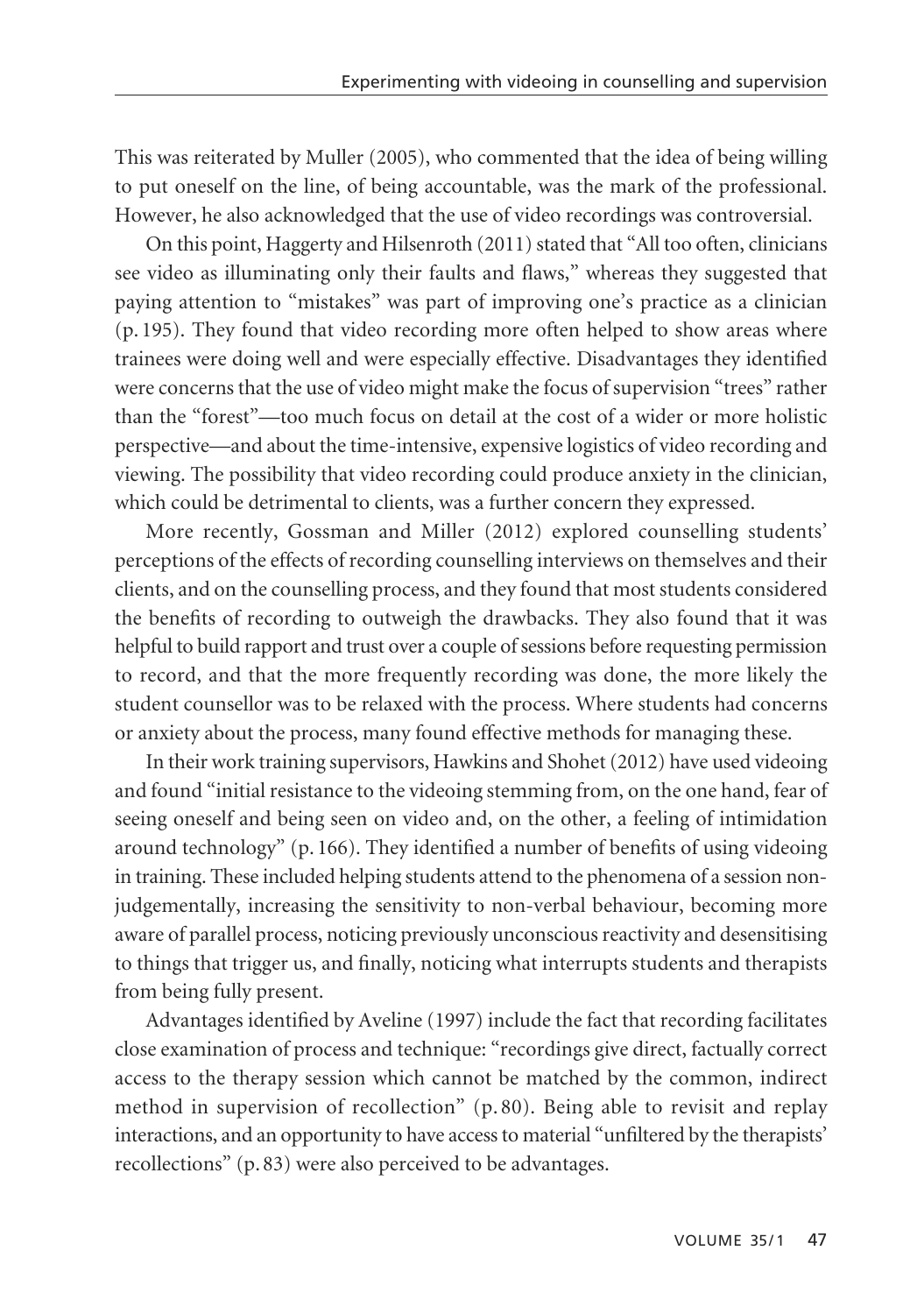A Waikato University study (Crocket et al., 2007) involved researchers interviewing an experienced supervisor and using a semi-structured format. One researcher

*…talked about a way of working that not only benefited the counsellor but also the client, thereby directly linking supervision with effective counselling. He tapes supervision conversations and asks the counsellor to take that tape back to the client. He requests the client comment on the accuracy of how the counsellor represents them in supervision, and whether or not the tape is useful. This process works to represent clients in the supervision room and increases accountability to the client, thereby linking supervision to effective counselling.* (p.65)

Reference was made to the practice of recording as allowing researchers to "make direct and certain observations of a counsellor's work and language, and observe improvement over time" (p. 65), and it was noted that the counsellor's reluctance to record sessions may mean "we are missing opportunities" (p. 66).

On the other hand, another researcher in the same study (Crocket et al., 2007, p.66) expressed hesitation about videotaping by saying, "I keep thinking…if something very difficult and challenging is happening, for either party, then the ability to really move somewhere is so dependent on the conditions being right. It may be that it takes quite a lot of courage sometimes to deal with some things." This concern sits at the heart of the motivation to undertake this research.

The purpose of the current research project was not to focus on the process of rupturing in the original supervisory relationship or the "right" conditions for it to "move somewhere." Rather, it was more to investigate video recording as a tool and to give a voice to the client's perspective in the hope that out of a painful experience (for the client, myself and the supervisor, as reported above) might come something worthwhile.

## **Method**

This project can be seen as an example of practice-based action research in that it involved the video recording of counselling and supervision sessions, and semistructured interviews, and it was designed as a means of closely examining and attempting to improve professional practice (Parsons & Brown, 2002). While this form of investigation was developed in educational contexts for use by teachers as practitioner-researchers (Miller, 2007), it is applicable to other settings including counselling practice where we as practitioners gather data about, reflect on, and strive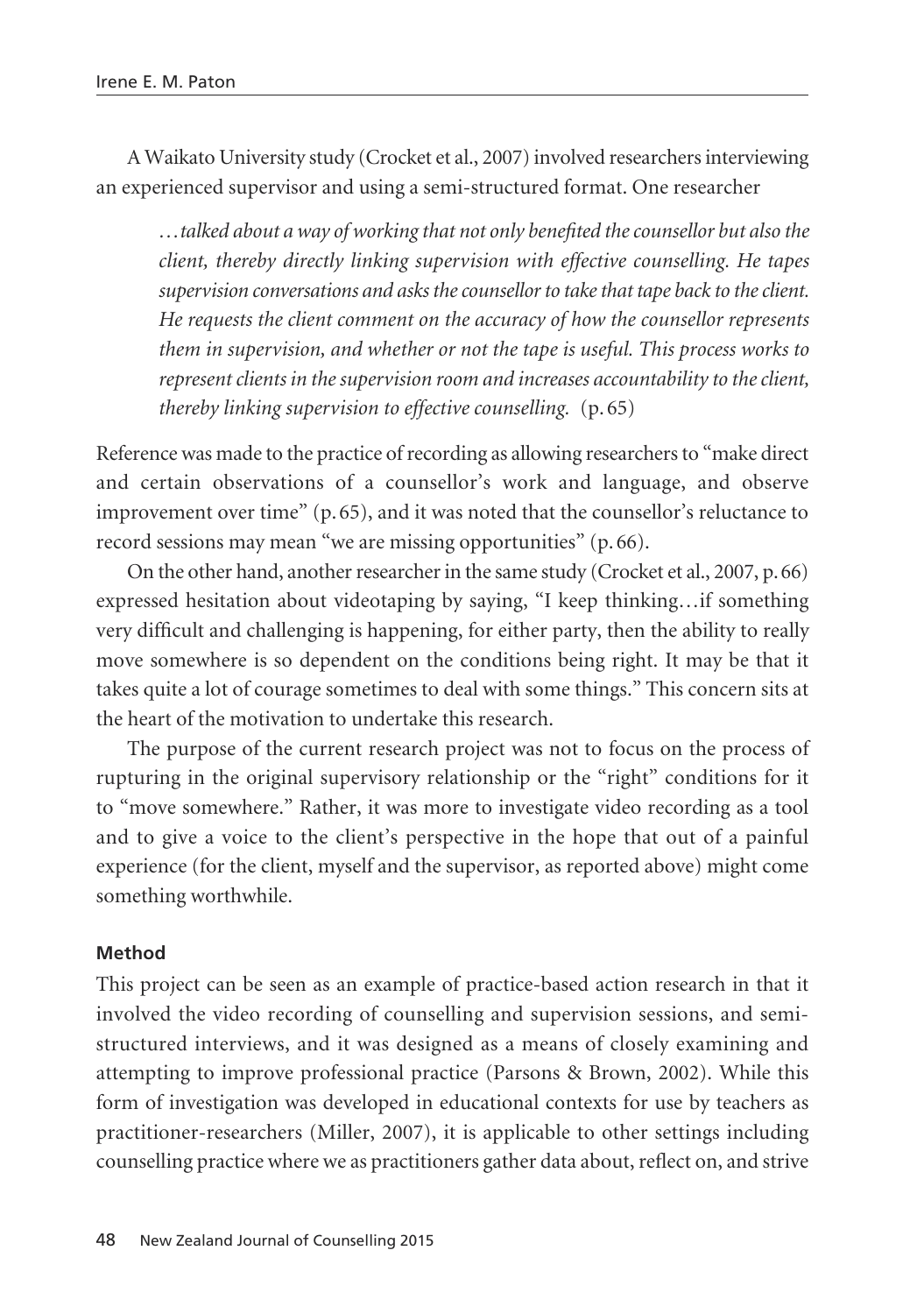to enhance our own practice. Throughout the research process the use of the "one pager" method (Mayo, Henson, & Smith, 2008) was valuable in both data gathering and analysis.

# *Developing the research process*

When embarking on this stage of the research process I invited a colleague to take part with me, in order to share the roles that would be required, as it did not seem ethical for all of these to be carried by one person. This study was undertaken outside of a university setting, and although my colleague and I engaged with an experienced university lecturer for supervision of the project, it did highlight the challenges and ethical considerations when undertaking research in a private-practice setting—e.g., not having access to library resources or an ethics committee to scrutinise the research, and not having deadlines to meet. The University of Canterbury Human Ethics Policy was used to ensure the research adhered to appropriate ethical principles.

Researching the use of the video tool involved the careful development of the steps in the research process. The same sequence of recording and interviewing that had been used in stage one would be followed in stage two. My colleague and I also developed the focusing questions to be used in the reflective interviews.

# *Contracting*

Given that contracting had not been carefully managed in a transparent way in stage one—i.e., clear understandings about the process of videoing, and clear decisions about what was to happen with the recordings and how and when they would be destroyed—we were mindful of managing the contracting process very carefully. A contract was made clearly defining the roles and outlining the responsibilities of all parties, and this was discussed and accepted before the recording process was embarked on. All parties involved in the process were included in the same contract in order that this transparency would give a greater sense of safety. It was decided that my colleague would interview both the client and the supervisor about each person's understanding of the process (which would be video recorded) and their experience of using the tool, in order that we could reflect on how the contracting process was attended to.

## *Client-participant*

While there were data from myself as the counsellor and from the supervisor I had after the rupture, it did not seem ethical to ask the three clients involved in stage one to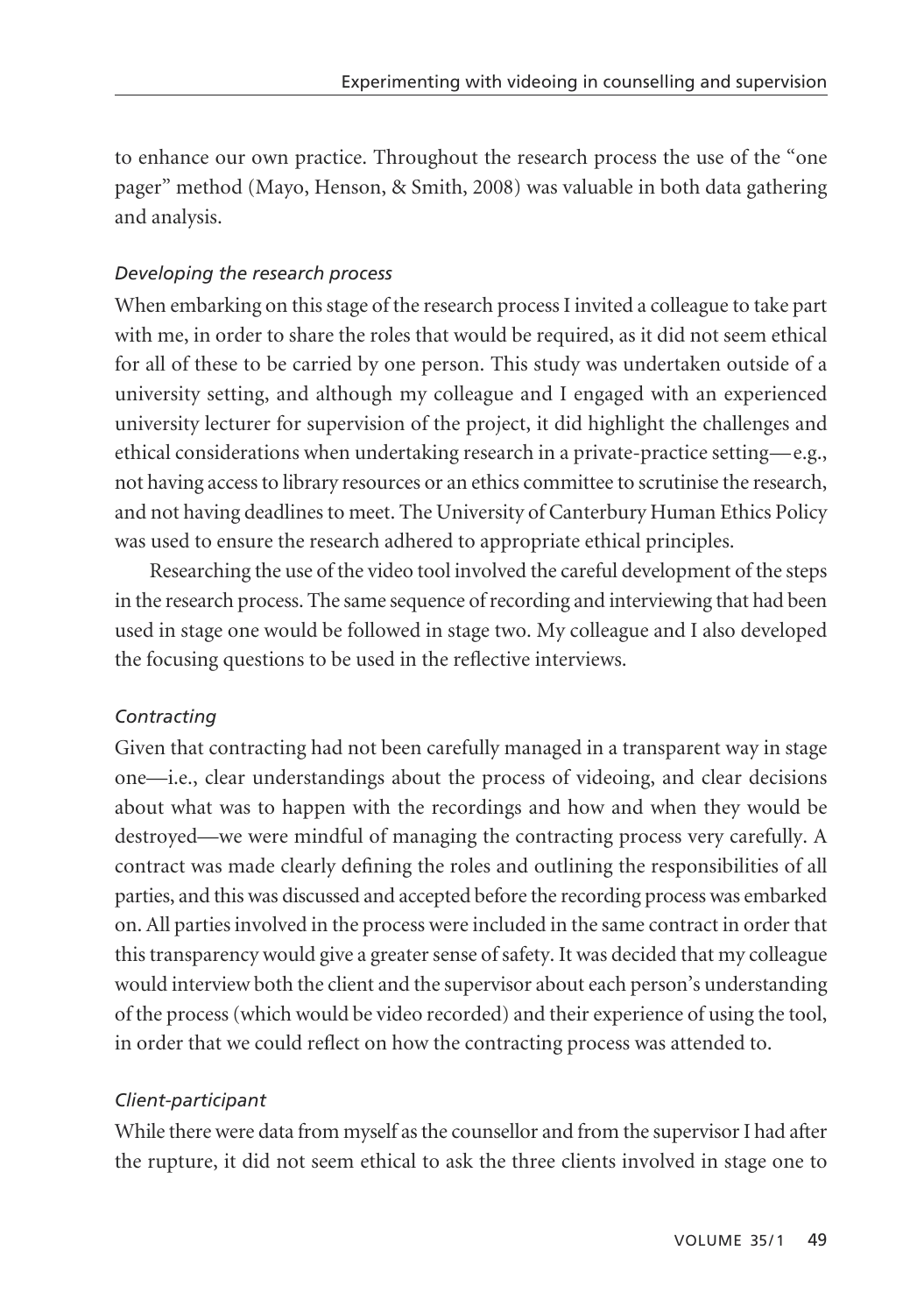participate further in the research. I therefore needed to recruit a client who would be able to be video recorded yet would still be authentic in a limited number of sessions, and would also be able to engage as both participant and observer. Given the potential for the confusion of boundaries, roles, and conflicts of interest, as indicated earlier, it was important for the client to have emotional resilience. After developing the criteria and the research plan, I consulted with a counsellor educator and asked him for approval to approach final-year students for a potential client. Instead he suggested a student who had recently graduated.

The counsellor educator first "sounded out" the recent graduate and obtained permission for us to contact him. The client was delighted to be involved and used real issues, rather than role-playing, in the counselling sessions.

#### *Research process*

One interview was held by my research colleague with the supervisor, and pre- and post-counselling session interviews were held with the client; these sessions were video recorded [Data A]. We decided not to interview the "counsellor" in the research process as I had that role and, given that we were most interested in the perspective of the client, it appeared that to interview the counsellor may have complicated the process and may not have been additive. We decided that this would be more appropriately attended to in a separate project.

The client and I had four counselling sessions together which were recorded [Data B]. The recordings were viewed by me, by the supervisor, and by the client, who asked for copies to view between sessions. The recordings that constituted Data A were viewed separately by my colleague and by me. As well as discussing the material, my research colleague and I also recorded our observations in the form of "one pagers."

Throughout the process of planning and undertaking the research, we used the method of a "one pager" (Mayo et al., 2008) as a way of recording observations and sharpening the focus, especially as there was a tendency for me to become overwhelmed with the many layers in the research process. Choosing which threads of the many layers to focus on was challenging and the one-pager enabled the recording, gathering, sifting, exploring, and analysis of data as they emerged. There are no set rules about the use of the "one pager" as a research tool but it is about putting pen to paper, and deciding on one key idea, theme, or set of observations you want to capture for later reflection, discussion, and collaboration, and containing the writing to one page.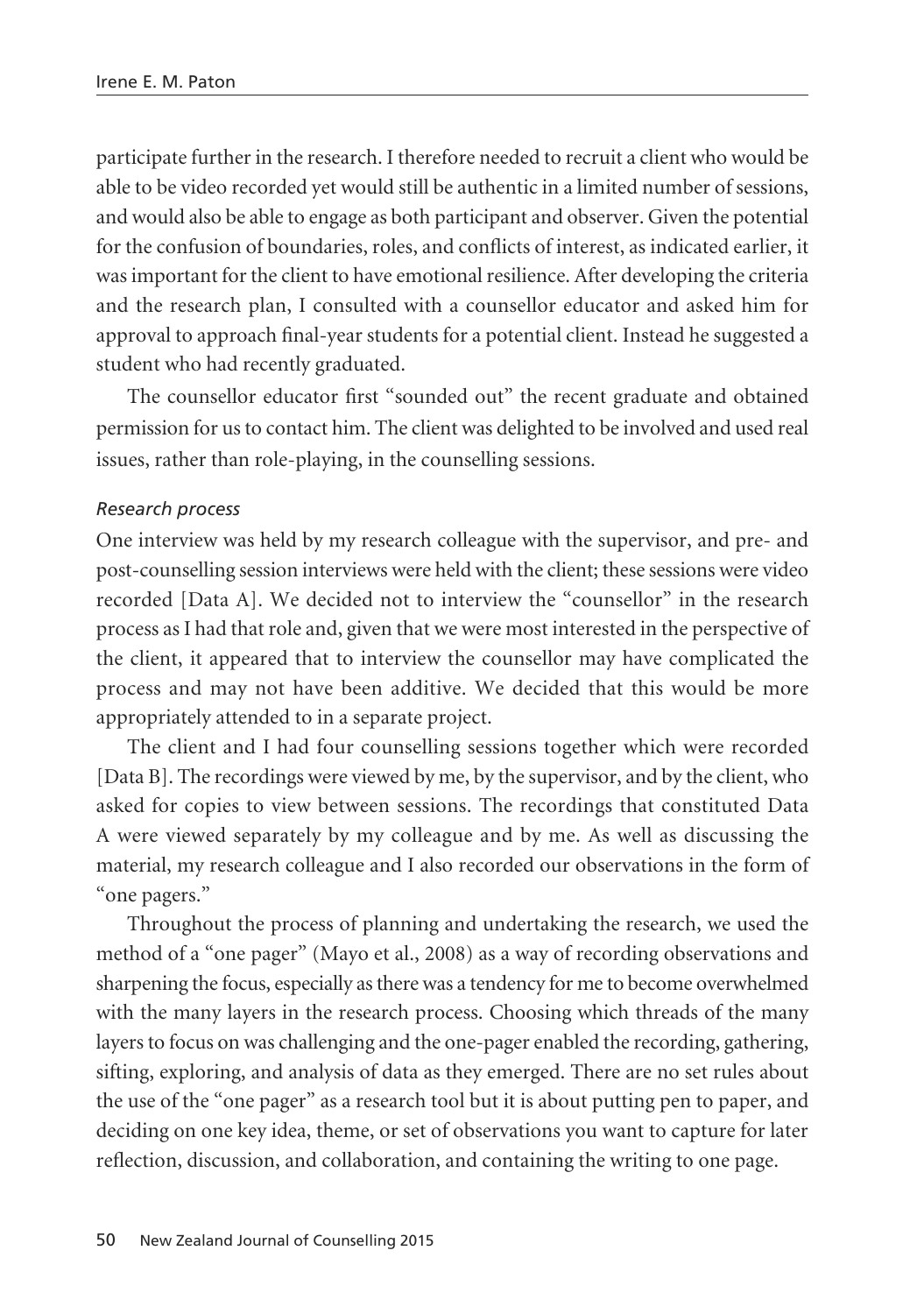# *Data gathering from the client*

In the initial meeting, prior to the first counselling session, my colleague discussed the purpose of the project with the client. He was given the outline of the questions (see below), asked to consider whether he had an issue that could usefully be explored in three counselling sessions, and was then asked whether he wanted to confirm or withdraw his participation. Once the client indicated he was willing to participate, the contract was discussed thoroughly. As well as agreeing to participate in the process, the client gave his permission for any public presentations or publications about the research, as long as his identity was protected. It was explained to the client that he could withdraw at any time. As counsellor I agreed to provide the sessions free of charge and, along with the supervisor and my research colleague, agreed to honour the principles of the NZAC Code of Ethics, keeping the video recordings secure and destroying them when the research process was complete. My colleague checked that the client had other sources of support outside of counselling. The choice of questions, mentioned above, came from discussions between my colleague and myself and the "one pagers" we wrote independently, which helped us to identify those questions that would provide the data for investigating the use of the video tool.

In the pre-counselling interview my colleague asked the following questions:

- What was your initial response to being asked to participate in the process?
- What concerns did you have about being involved?
- What benefits did you think were possible in this way of working?

In the first counselling session, the client and counsellor were video recorded. In the second counselling session, the client watched a video segment of the supervisor and counsellor having a conversation about session one. The client was asked to record his responses to the following:

- What were your thoughts and feelings on seeing this video?
- What was it like to be working in this way?
- How did seeing the segment shape the rest of the session?
- What did the video segment add to/take away from the counselling process, your understandings, thoughts and feelings of the issues?

In session three, the client viewed a second segment of the supervisor and counsellor having a conversation, this time about session two. He was asked about the impact of watching this conversation and whether his thoughts and feelings were similar to or different from his responses in the second session.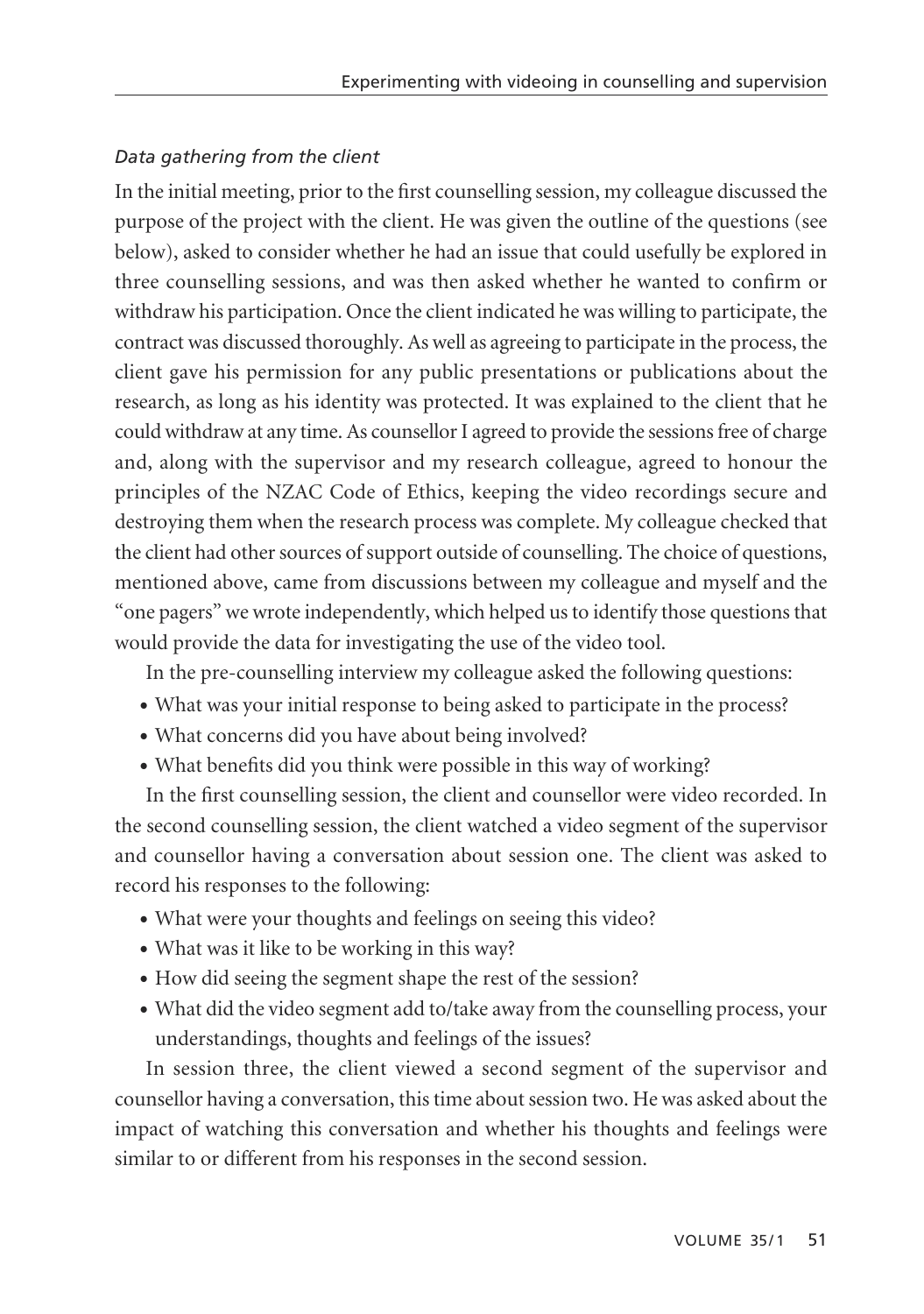In the post-counselling interview, which was video recorded, my colleague asked the client the following:

- What did you notice/become aware of with the sessions being videoed?
- How was this different from/similar to your experience of counselling without videoing?
- What are your thoughts, comments, and observations about experiencing this way of working?
- What do you see as the benefits?
- What do you see as the risks, concerns, and dangers in this way of working?
- Could you envision a place where you might want the counsellor to take a particular segment to be reviewed with the counsellor's supervisor?
- What would be the purpose?
- Are there any issues, concerns, or questions left for you as a result of this process?
- Would you see yourself working in this way in the future? If not, why not?

Finally, my colleague gave a copy of the video of the pre- and post-session inter views to the client and invited him to email her with any further thoughts and reflections as a consequence of reviewing the video and/or considering the issues raised in the interviews.

## *Data gathering from the supervisor*

With the supervisor, a broader approach was taken using different questions. The purpose was to find out her views on how constructive, trustworthy supervision relationships are established that enable a supervisee to grow in his or her practice, and the use of videoing, and what this adds to the client–counsellor process. With regard to the particular focus of this research, she was asked the following questions by my colleague at the end of the counselling sessions:

- What were her impressions, views, thinking about the use of videoing?
- What research, reading, theories informed her thinking?
- What did she see that videoing allows/creates that would not be there without videoing?
- What were the factors that made it effective?
- What did she see as the pitfalls, the dangers, the gains and the benefits?
- What needs to be attended to to ensure that videoing is effective?
- What did she notice about supervisees that use/bring videos to supervision and those that choose not to?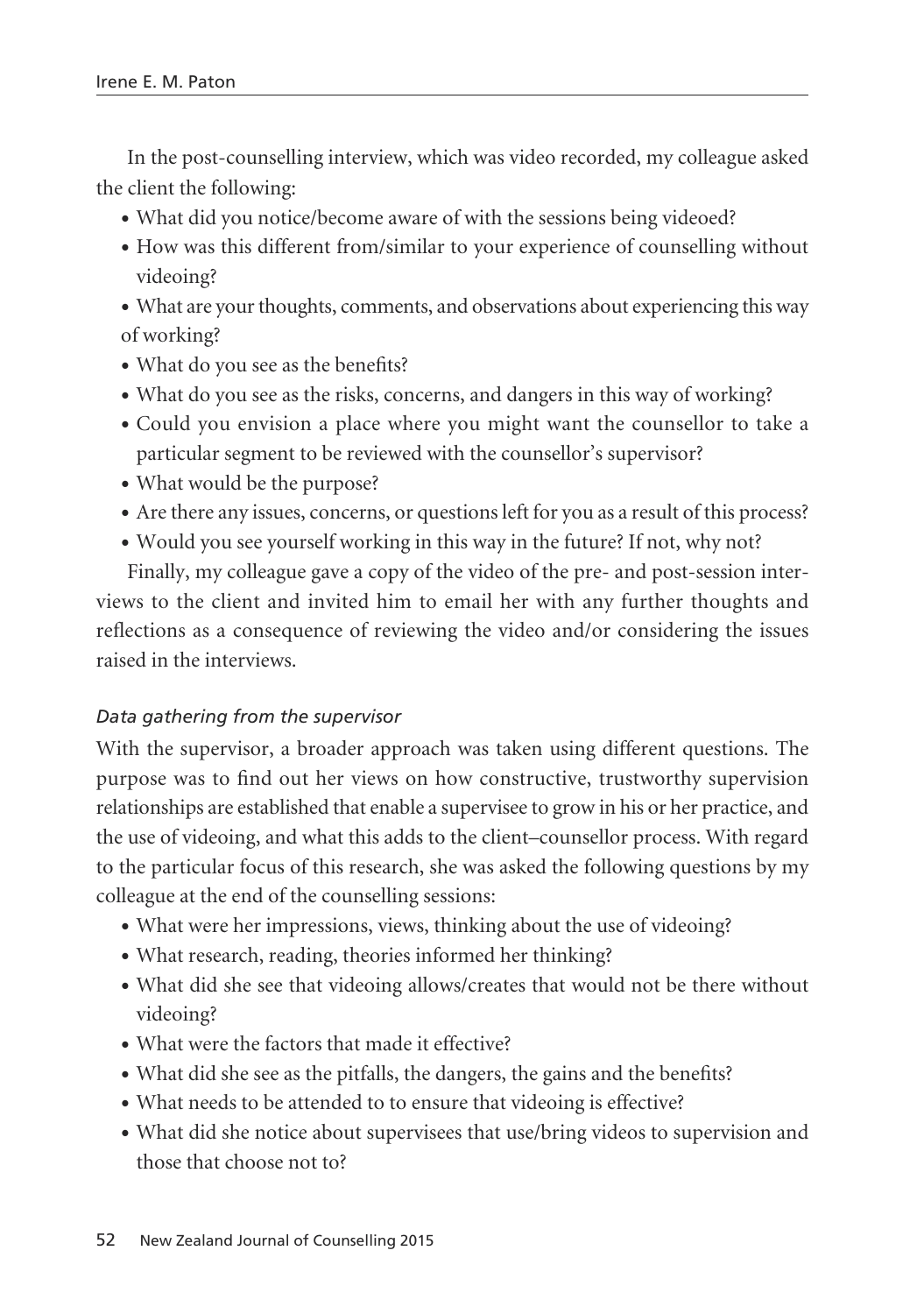#### **Results and discussion**

#### *The research process*

The learning from stage one encouraged us as researchers to be committed to the NZAC Code of Ethics during the development of, and careful contracting in, this research project. This was important in creating a safe environment for the participants during the processes in which the data were gathered.

## *The client's view*

In the pre-counselling interview with my colleague, the client expressed some concern about self-disclosure and future relationships/dual relationships with me (the counsellor) because of the perception of my active involvement in the field of counselling where I might be in positions of power/authority/control that might affect the client's own path at some point. There was a mild sense of concern about confidentiality—who would see the video, and what would happen to the video. The characteristics of the client were similar to those that "real" clients would bring, e.g., a particular issue to work on, some confusion about how to find a way to attend to the problem, some barriers that were preventing them from moving on, and a willingness to speak about it to the best of their ability.

Benefits of participating were perceived to be the opportunity to see himself in action from a third-person perspective and being in a position to have his own response independent of the response/feedback given by me (the counsellor): "Like 'counselling myself' in a way." Other benefits included learning about the effectiveness of techniques through observation of a counselling session, i.e., learning from my technique and learning from his own responses/comments. For the client participating in the research process, the benefits included observing himself, and seeing where insights might be occurring, and sudden shifts; seeing his own body language and hearing his own words; "closing the loop by having my own inner knowing added to external observation of myself;" and helping to remove (some of) the "blind spots" of client and/or counsellor by adding a third-person view.

In the post-session interview, the client identified being aware of being focused and taking the sessions seriously. Although a sense of this not being a private conversation was accompanied by being more self-conscious and less relaxed compared to sessions where video recording was not happening, the client indicated it was "not so different, really." The experience of watching the conversation about contracting between me and the supervisor gave the client a sense of security, safety, and purpose. He felt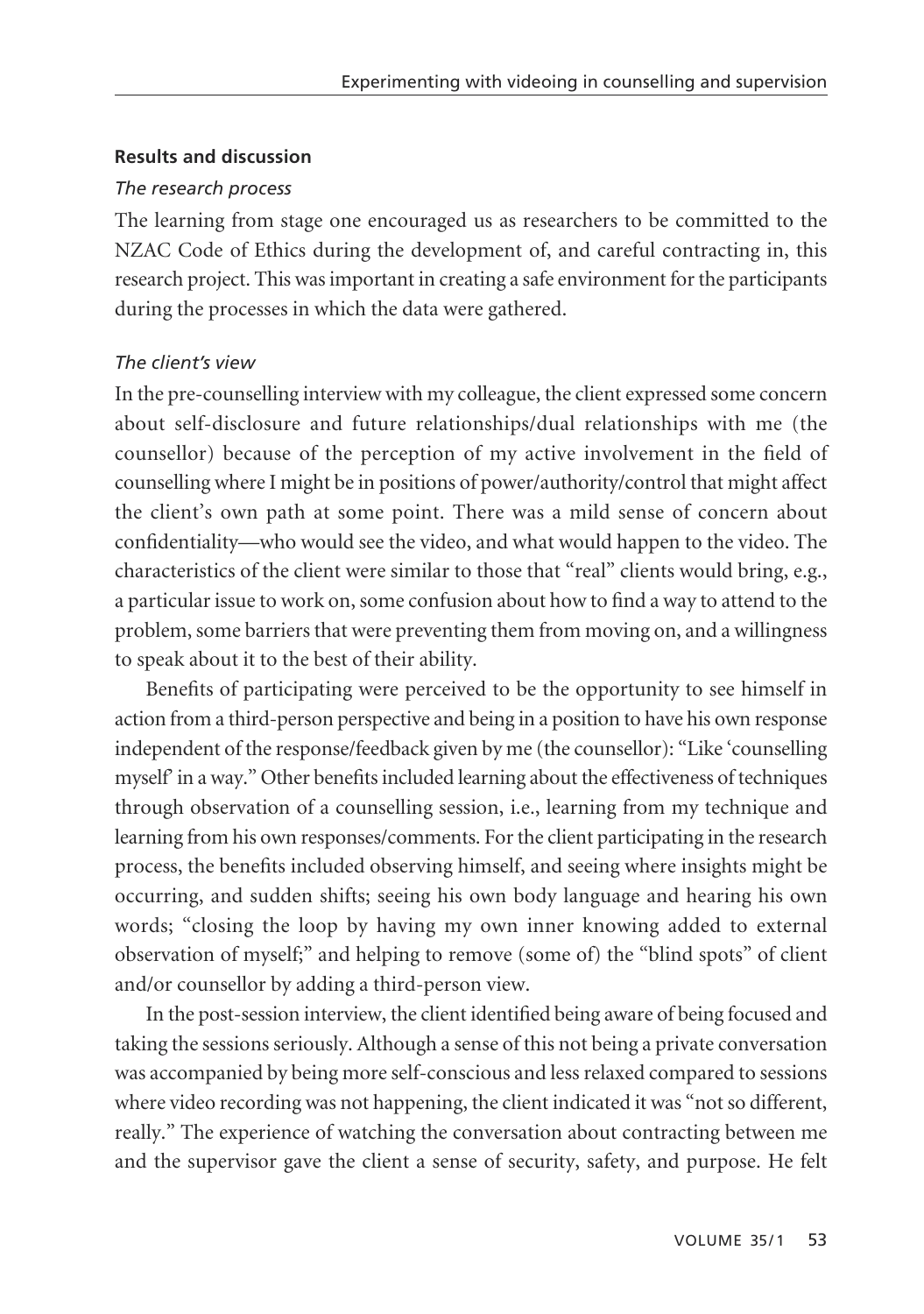"highly valued in a deep way," more connected to me and the supervisor, and "touched by their consideration and interest."

The client thought that working in this way was "quite a profound experience; the transparency was amazing." It increased his trust in technology and the attention gave him a strong sense of being cared for, some affirmation/acknowledgement, and a sense of meaning and value being added in a way that previously had not been as clear.

Watching the conversation between the supervisor and me gave the client more awareness of my approach, framework, and values, thereby building more trust. My ponderings about the client's filters and triggers, as well as the supervisor's wondering about what might be underneath the feelings that were expressed and/or visible on the surface, heightened the curiosity of the client about those aspects of himself. The client's noticing of resistance and the notion of "circles within circles," "incredibly selfindulgent layers and layers of talk with nothing produced," softened to a realisation of the value of hearing people talk about him that enabled him to go deeper and deeper. The power of watching two other adults talk about him in a constructive way showed him not only that they cared but how they cared. He reported that as their values and processes become more apparent "it thickens and enriches the stories."

In terms of risks, concerns, or dangers, the client imagined it might be:

*completely alienating for a client if the counsellor and supervisor were not careful; they hold a lot of power (authority) in terms of influencing the client while the client's locus of evaluation is external.* 

The client also identified not having any choice in the relationship with the supervisor and the possibility of "co-transference between the client and supervisor [was] not able to be dealt with directly." The time intensiveness of the process was also identified as a possible deterrent by the client.

#### *The supervisor's view*

The interview with the supervisor highlighted the importance of trust in the supervision relationship and how many ruptures occur because of expectations not being made transparent. Careful contracting, the way in which the supervisor positions themselves in relation to the client, and how they deal with their authority were identified as critical elements.

Speaking generally about other supervisees, the supervisor noticed a significant difference in those who brought videos compared to those who didn't—for example,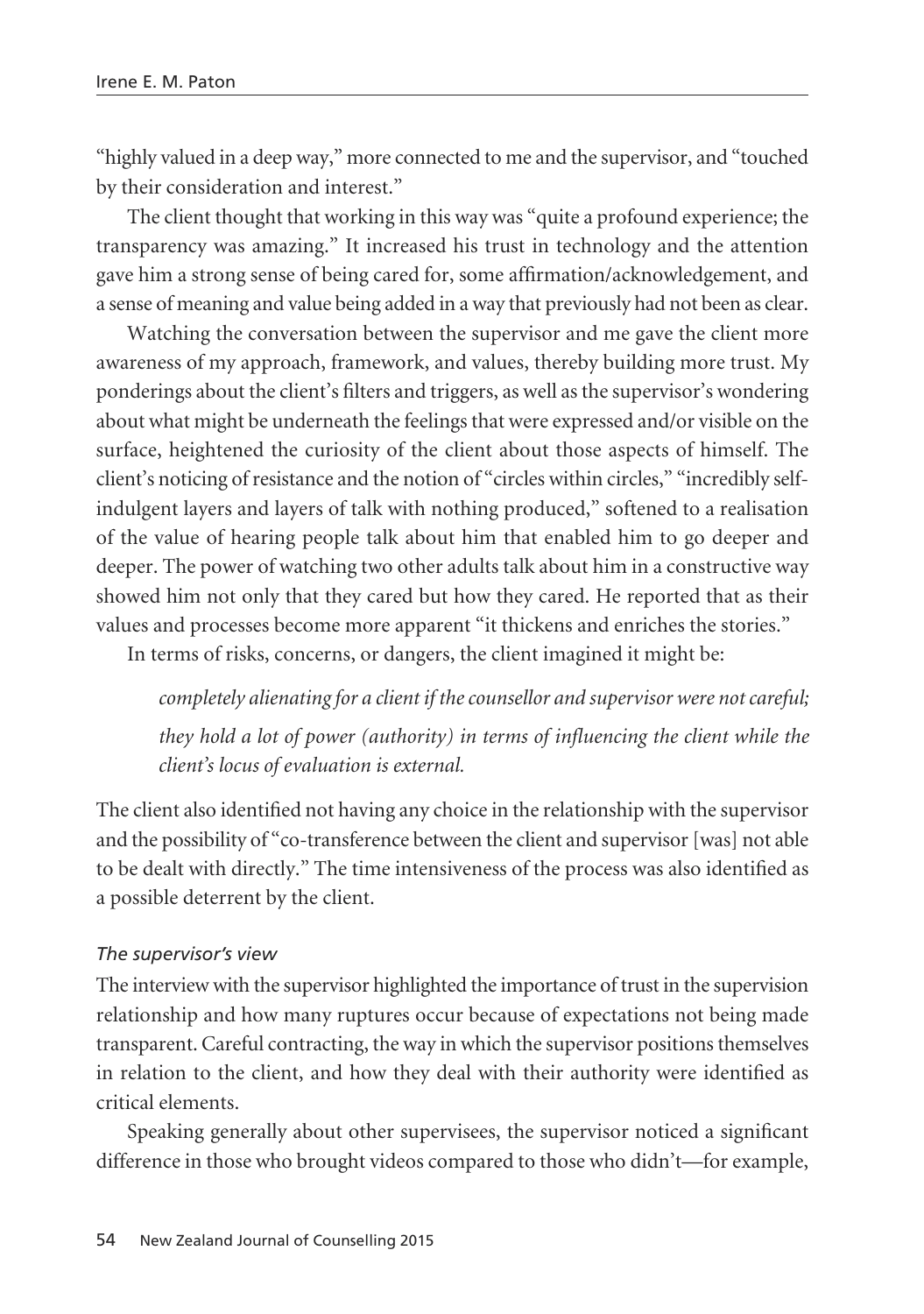the supervisees with videos exhibited a greater degree of openness. The supervisor believed that bringing videos to supervision was the only way a supervisor could have a real sense of a supervisee's practice, as everything else was filtered. On the other hand, she acknowledged that "Videoing in training in particular has the capacity to bruise and shame the student for getting it wrong" and the supervisor wondered if this influenced the willingness to bring videos after training. The way supervisors present and position themselves, and their understanding of supervision, seem critical in determining how safe supervisees feel about bringing videos.

The supervisor believed that the use of the video enabled it to become an entity within the session and that this subtly manipulated the power balance from a video being brought for evaluation in training to a sense of intellectual curiosity and invitation to speculate together. The video tool enabled externalisation by creating a distance from which to view the work; the counsellor could work with the client's response from a different position. Using video as a tool does, however, require a supervisor to become vulnerable and to risk performance evaluation; therefore, robustness, genuineness, honesty, humility, and maturity are important qualities in the supervisor. Without these, its use could be problematic and clients could be harmed by this process—e.g., a client who wants to please and may not be resilient enough to manage viewing a conversation in which they have been the focus.

## **Summary**

From the data gathered it appears that there are both benefits and drawbacks to the use of video recording, as suggested by Gossman and Miller (2012). One of the benefits of using video as a tool in supervision is the opportunity for developing the observer self of a counsellor. The current research also supports the findings of Hawkins and Shohet (2012) in relation to the benefits of videoing in training, in that the video tool encourages the development of the "internal supervisor," referring to the developing ability of a counsellor to self-supervise. Being able to reflect on the impact of and rationale underlying the choices that counsellors make opens up opportunities for meaningful learning and growth, as suggested by other researchers (e.g., Cashwell, 2001; Crocket et al., 2007; Kagan & Kagan, 1991). For clients, the use of a video tool in this way demonstrates the counsellor's willingness to stretch outside his or her comfort zone as well as a commitment to clients' issues. It can also give clients a sense of being valued, which can result in gratitude from them for the amount of time and energy required of the counsellor and supervisor, and for the sense of being taken so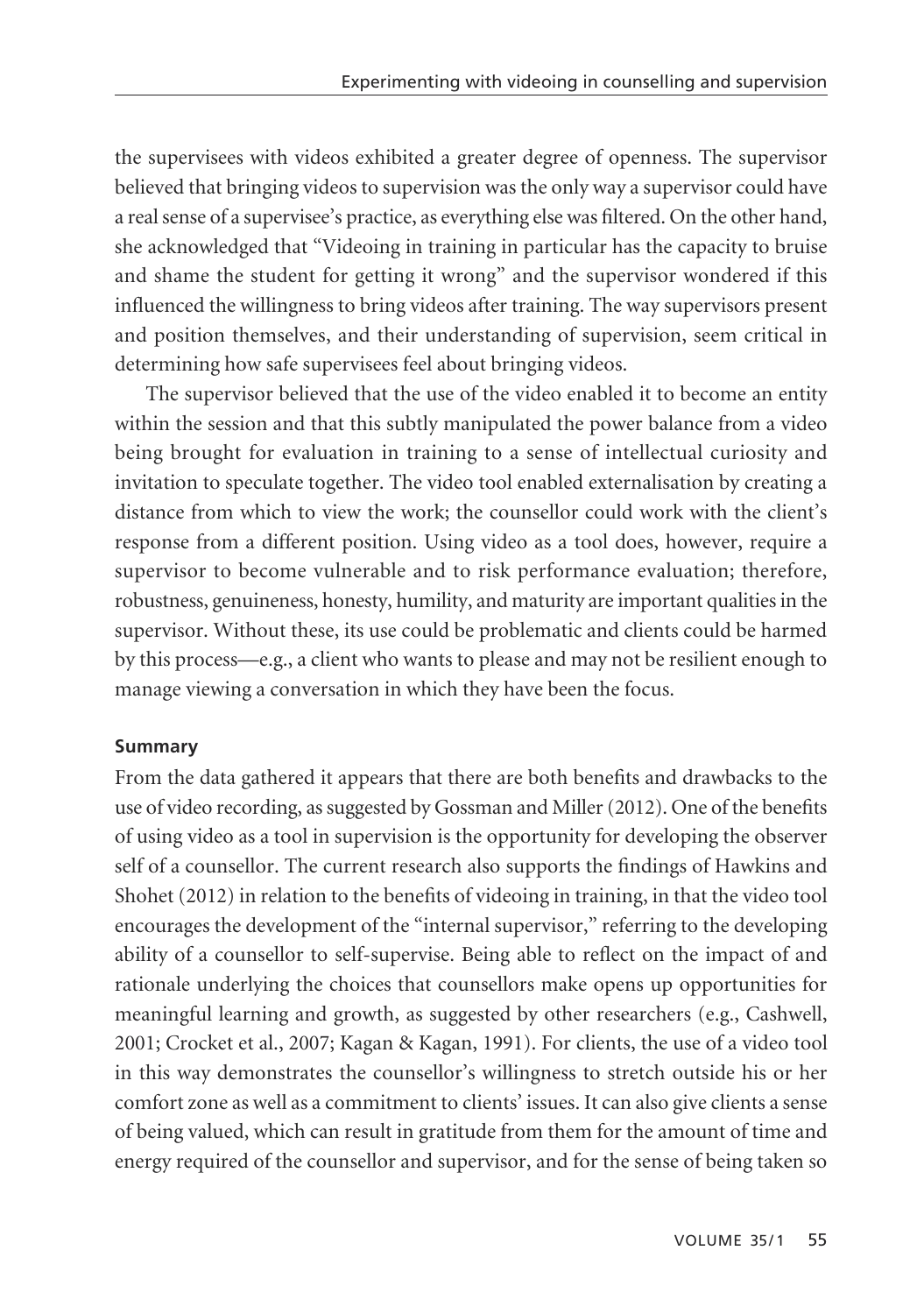seriously. As suggested by West and Clark (2004), when counsellor and client sit alongside each other in a collaborative, enquiring place to view the video, they can be curious about the effect of both process and content, the impact of the interventions, and alternative choices that might emerge for both parties. With this openness and transparency, there is the risk of shaming and humiliation for the client, which means sensitive, skilled care is necessary to ensure that a safe place is created and maintained in which to reflect and where an opportunity is created to develop the client's observer self. The ego strength of all parties is critical in supporting the ability to be viewed by others, as indicated by Muller (2005). The original experience of supervision, where video was used, would highlight the need for ego strength in the supervisor as much as in the supervisee and the client.

With regard to the client, Gasman (1992) advised not using videoing with clients judged "to be disorganized, significantly frightened, or in acute crisis" (p. 98). This caution was also voiced by Aveline (1997), who suggested that "being taped may feel abusive to patients whose sense of personal mastery and proper boundaries has been attacked by coercion and abuse of power by powerful figures in that person's informative past" (p. 83).

Attention to managing the power dynamic around who chooses the piece to be shown to a supervisor is also important. The study highlighted the need for careful negotiating in order to establish whose needs are being met by the use of the tool. Therefore, ongoing research ought to attend to this carefully—in particular, identifying the importance of contracting thoroughly, identifying who owns the videos, who decides who sees them, and at what point they are destroyed.

#### **Conclusion**

This research has focused on an example of innovative practice that can add benefit and learning for clients and growth for counsellors in terms of insight and unique understandings of practice. There are, however, a number of risks, so careful choice of clients when considering using video as a tool, and clear and thorough contracting, are essential. The ethical responsibility to protect clients' privacy may present challenges regarding the storage and transporting of the videos to and from the office of the supervisor. Challenges are also evident when undertaking research in a private-practice setting, from both an ethical and a practical point of view. It would be helpful if NZAC were able to encourage and support more research by members who are working outside an academic setting. Although undertaking practice-based research is time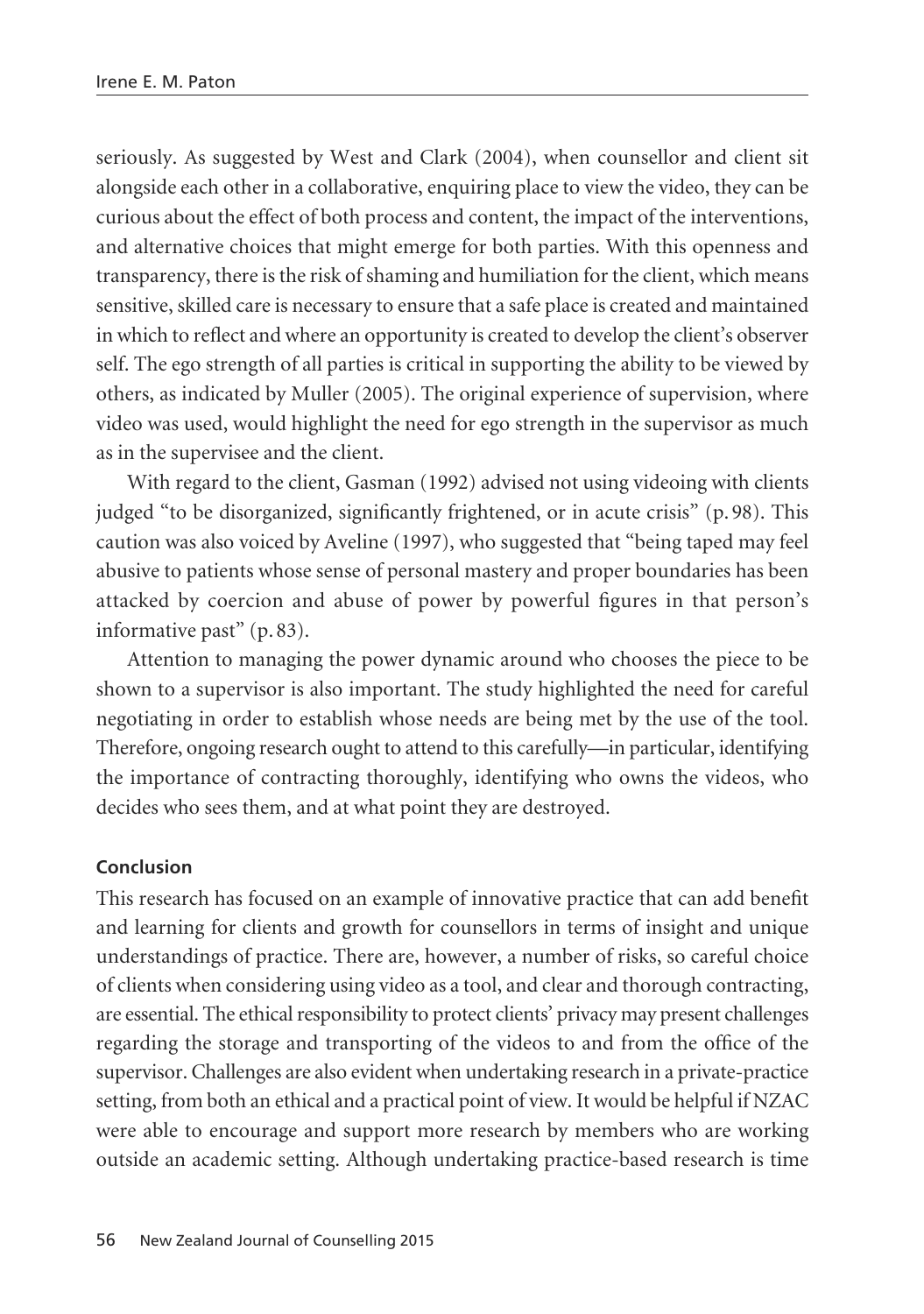consuming, and requires perseverance and a belief in one's ability to take on the researcher role, as well as a strong sense of the worth and usefulness of the research content, the rewards are beneficial, not only for the clinician but for the wider counselling and supervision community.

With regard to the use of the "one pager" as a way for researchers to avoid becoming overwhelmed and preventing paralysis, my colleague and I found this very useful, especially in the initial stage of deciding what would be the most relevant aspects to focus on and what was needed, in order for some use to be made of the previous experience I had in applying the tool.

With regard to the particular topic researched, there is no doubt that video recording and reflecting on the material is a rich way of working, uncovering multiple layers to get to material we otherwise might not attend to. Learning in this way has the potential to take on a whole new dimension, going back and re-seeing, reflecting, and reminding all parties involved of the nuances and subtleties that are buried under the surface. However, when we deal in these complex territories, we take the risk of stepping outside our comfort zones and potentially discovering challenging things about our practice.

More research in supervision is needed, looking at how the use of the video recording could enhance the work with clients: who leads, who questions, whose responses take precedence, how power operates, and how it shifts in useful and sometimes destructive ways during a supervision session. As the original use of the tool in stage one demonstrated, power dynamics can always go awry and things do go wrong. My preference at the time of the rupture would have been to work through and resolve the power struggle in a respectful and constructive way. The fact that this did not happen has been beneficial in that it resulted in my undertaking this research. I am grateful to the original supervisor for the opportunity her actions created.

# Endnote

1. Ironically, my staying with the meaning of the supervisor's comment for the client resulted in the videoing process being enlightening and transforming for the client.

## References

Aveline, M. (1997). The use of audiotapes in supervision of psychotherapy. In G. Shipton (Ed.), *Supervision of psychotherapy and counselling: Making a place to think* (pp. 80–92). Buckingham, England: Open University Press.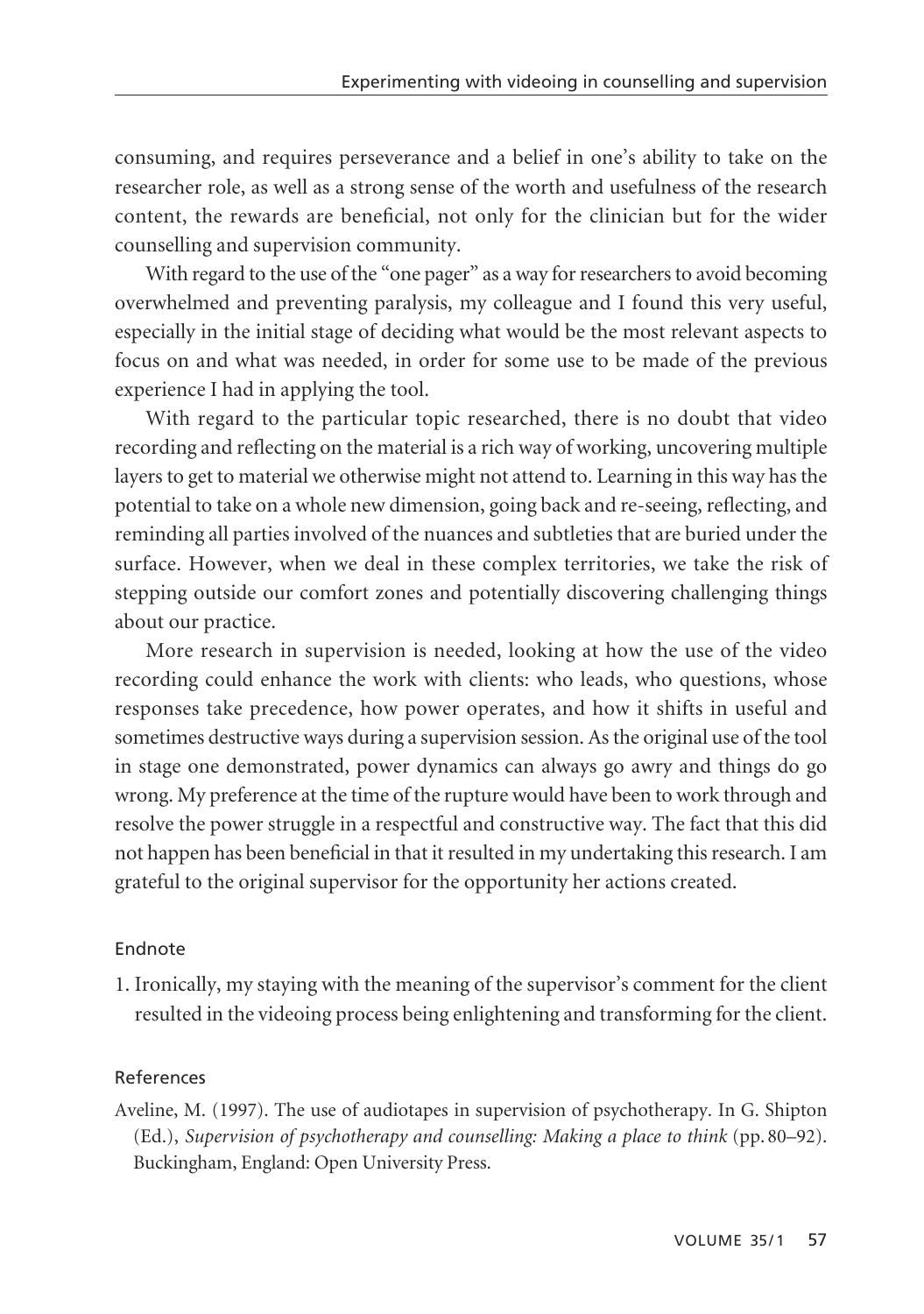- Cashwell, C. S. (2001). IPR: Recalling thoughts and feelings in supervision. *Reading for Child and Youth Care Workers, 33* (October). Available at http://www.cyc-net.org/cyc-online/cycol -1001-supervision.html
- Crocket, K., Gaddis, S., Day, C., Flintoff, V., Lammers, M., Malcolm, P., … Schoffelmeer, E. (2007). Shaping supervision practice through research: Effects of supervision for counselling practice. *New Zealand Journal of Counselling, 27*(1), 55–69.
- Gasman, D. H. (1992). Double-exposure therapy: Videotape homework as a psychotherapeutic adjunct. *American Journal of Psychotherapy, 46*(1), 91–101.
- Goss, S. S., & Anthony, K. K. (2009). Developments in the use of technology in counselling and psychotherapy. *British Journal of Guidance & Counselling, 37*(3), 223–230.
- Gossman, M., & Miller, J. H. (2012). "The third person in the room": Recording the counselling interview for the purpose of counsellor training. Barrier to relationship building or effective tool for professional development? *Counselling and Psychotherapy Research: Linking Research with Practice, 12*(10), 25–34.
- Haggerty, G., & Hilsenroth, M. J. (2011). The use of video in psychotherapy supervision. *British Journal of Psychotherapy, 27*(2), 193–210.
- Hawkins, P., & Shohet, R. (2012). *Supervision in the helping professions.* Buckingham, England: Open University Press.
- Kagan, N. I., & Kagan, H. (1991). Interpersonal process recall. In P. W. Dowrick (Ed.), *Practical guide to using video in the behavioural sciences* (pp. 221–230). New York, NY: Wiley.
- Mayo, E., Henson, K., & Smith, H. (2008). Early childhood teachers as researchers: Story as innovation, one-pagers as methodology. In L. M. Fitzgerald, M. L. Heston, & D. L. Tidwell (Eds.), *Proceedings of the Seventh International Conference on Self-Study in Teacher Education Practice: Pathways to change in teacher education* (pp. 239–242). Herstmonceux Castle, East Sussex, England.
- McLeod, J. (2001). *Qualitative research in counselling and psychotherapy*. London, England: Sage.
- Miller, C. A. (2007). *Action research: Making sense of data.* www.coe.fau.edu/sfcel/sensdata.htm
- Muller, V. (2005). Videoing what happens: Do we dare? *Therapy Today, 16*(8), 42–43.
- Parsons, R. D., & Brown, K. S. (2002). *Teacher as reflective practitioner and action researcher.* Belmont, CA: Wadsworth/Thomson Learning.
- University of Canterbury Human Ethics Principles and Guidelines. (2008). *University Policy Library UCPL-4-136*, pp. 1–13.
- West, W., & Clark, V. (2004). Learnings from a qualitative study into counselling supervision: Listening to supervisor and supervisee. *Counselling and Psychotherapy Research, 4*(2), 20–26.

#### Acknowledgements

I would like to acknowledge the following:

The three clients who were willing to use the tool as part of their counselling,